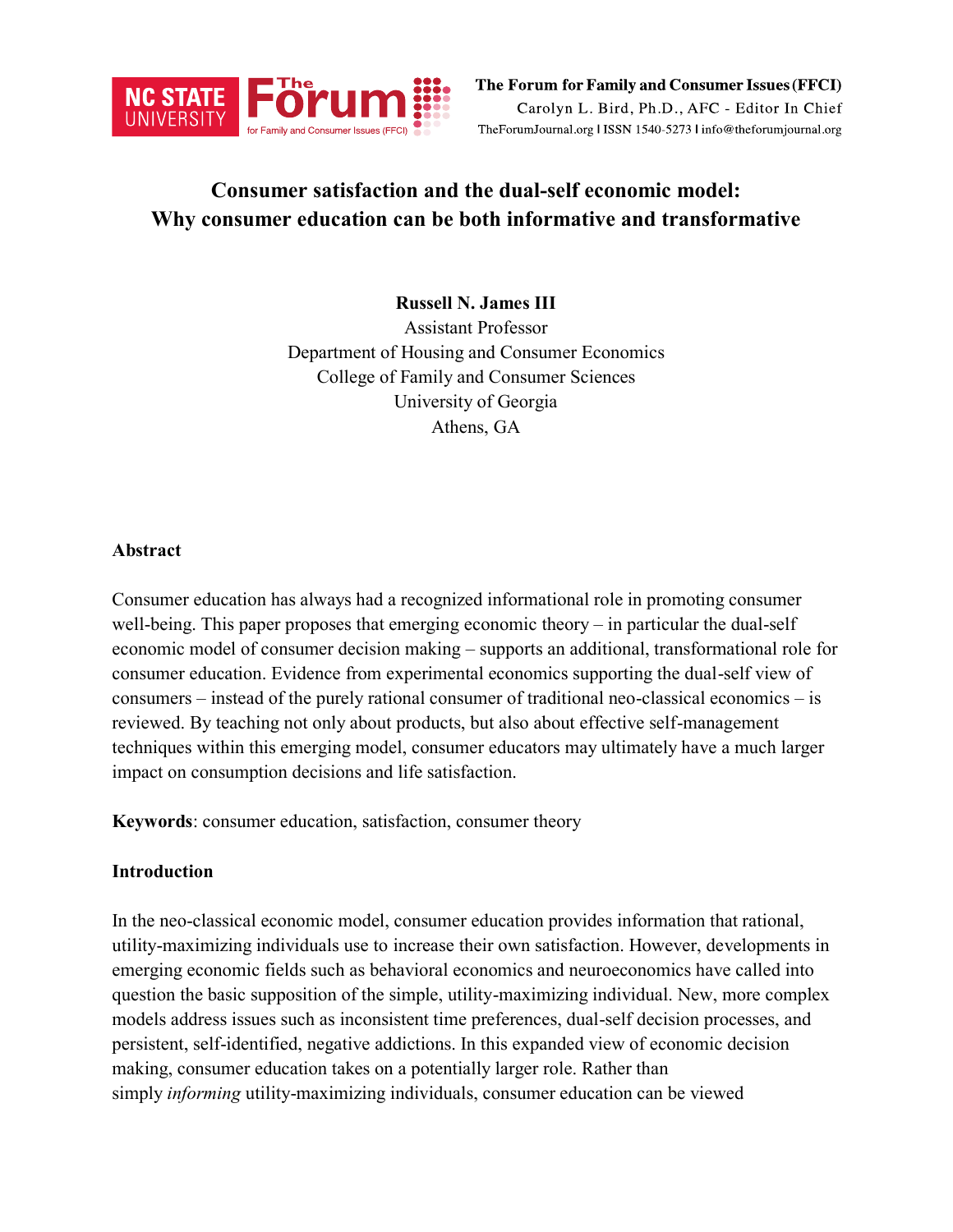as *transforming* behavioral processes in ways that promote consumer satisfaction through choices that produce greater long-term utility.

The neo-classical model assumes that consumer decision-making processes do not change. The neo-classical consumer is, *a priori*, rational and utility maximizing. The consumer may be informed about product characteristics, but the decision-making processes themselves can never be transformed. Under this model, consumer education can make dramatic improvements in the life of the consumer by imparting information about product choices, but it cannot transform the decision-making process.

Some newer economic models of consumer behavior imply that consumer education can go further. Beyond simply providing product information, educators can help students discover, and transform, their own decision-making processes. Rather than pouring more product information into the same decision-making "machine," the machine itself can be re-engineered to produce better outcomes. So, for example, educators can help students to align their consumption decisions with their long-term goals, rather than their impulsive whims, by introducing effective self-control mechanisms. Both theory and empirical evidence suggest that consumer education can be effectively employed in helping individuals to make such positive behavioral changes.

# **Consumer education in the traditional economic model of consumer choice**

Neo-classical economics models consumers as rational, utility-maximizing actors. However, consumers may have limited information. Thus, rational consumer choices may be based upon misperceptions of product characteristics due to absence of information or, in some cases, misrepresentations by producers. Consumer educators can reduce this information gap by teaching consumers how to acquire, and analyze the accuracy of, information about consumption choices. Access to unbiased information results in consumers making better consumption choices, and leads to higher utility (satisfaction) levels. In this rational, utility-maximizing consumer model, the informational role of consumer education directly results in greater consumer satisfaction.

# **Lessons for consumer choice from experimental evidence**

Recent advances in behavioral economics and neuroeconomics have expanded many economists' views of the realities of consumer choice. Rather than employing time-consistent preferences with regard to delayed rewards, consumers often demonstrate a strong preference for immediate rewards. For example, the same person will prefer \$110 in 31 days over \$100 in 30 days, but will choose \$100 today over \$110 tomorrow. This inconsistency in time discounting has been explained by a "dual-self" model where decisions can be viewed as a type of game between a short-run impulsive self and a long-run patient self (Fudenberg and Levine 2006).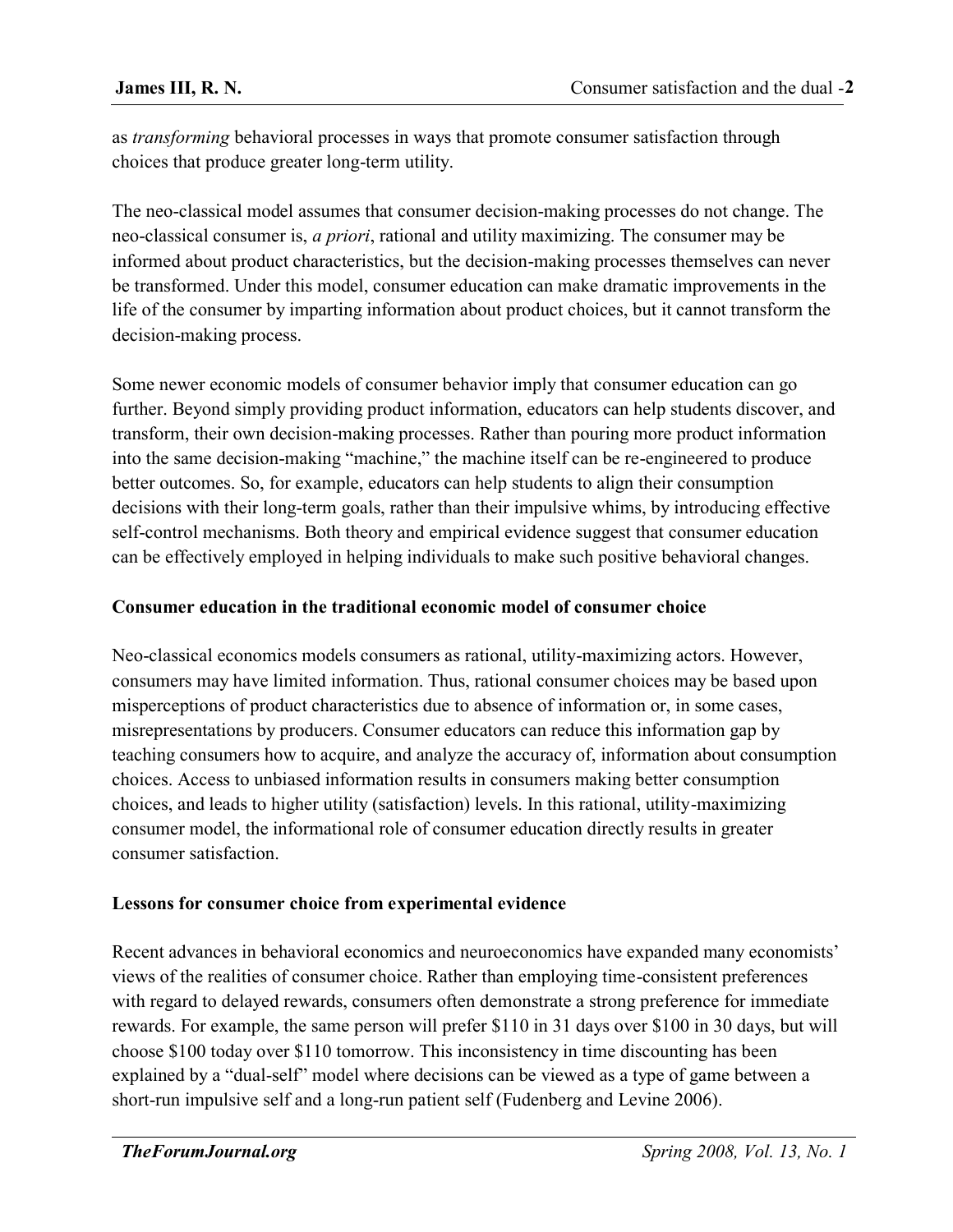Mathematically, a two-system approach called a beta-delta model is commonly employed to represent this dynamic (Laibson 1997). The beta-delta model suggests a merging of two decision processes, one representing rational time-consistent discounting (*delta*), and the other showing a strong bias for immediate consumption (*beta*) (Frederick, Loewenstein, and O'Donoghue 2002). In this model, a person's valuation of any particular future benefit is a function of the combined effect of both decision processes.

Evidence from functional Magnetic Resonance Imaging (fMRI) studies indicates that this twosystem approach is well-grounded in actual neurological functioning. When subjects were choosing between rewards to be given at different times, certain dopamine-based reward systems activated much more when at least one of the options involved the potential for immediate reward. Conversely, the higher cognitive areas (prefrontal cortex) activated to the same degree regardless of whether the potential rewards were immediate or delayed (McClure, Laibson, Loewenstein, and Cohen 2004). These results appear consistent with the presence of both a rational, higher-cognitive system and a short-term, immediate-consumption-focused system.

Additional evidence of a dual-self model with a short-run, impulsive self and a rational, highercognitive self comes from a particularly interesting behavioral experiment by Shiv and Fedorikhin (1999). Participants were divided into two groups, one charged with memorizing a two-digit number, the other with memorizing a seven-digit number. Individuals from both groups moved from one room to the next to recount their number and in transit were given the choice between a piece of chocolate cake (immediate gratification with high calories) or fruit salad (healthier, but with less immediate visceral reward). Individuals attempting to retain the sevendigit number were over 50 percent more likely to choose the chocolate cake. Presumably, while the higher cognitive control functions were otherwise pre-occupied, the immediate-gratification system was able to exert more influence on the choice.

This dual-self approach also helps to explain the existence of self-recognized non-maximizing choices in the form of negative addictions. Under a full-information, neo-classical model, increasing the products available to the consumer must always lead to either unchanged or greater utility. The addition of products with high utility relative to cost will improve the consumer's circumstances. The addition of products with low relative utility will make no impact on the consumer, as the consumer will simply not select these products. In such a neo-classical framework, individual consumers would derive weakly positive benefit from the constant availability of all consumption options including cocaine, liquor, heroin, tobacco, pornography, methamphetamines, and high-fat foods, so long as these were accompanied by full information disclosures. However, many individuals who have consumed such items, often to an excess, do not believe that their utility is increased in the presence of the constant availability of such options. Thus, addicts will check themselves into residential rehabilitation programs that guarantee the removal of drug or alcohol consumption options for an extended time. People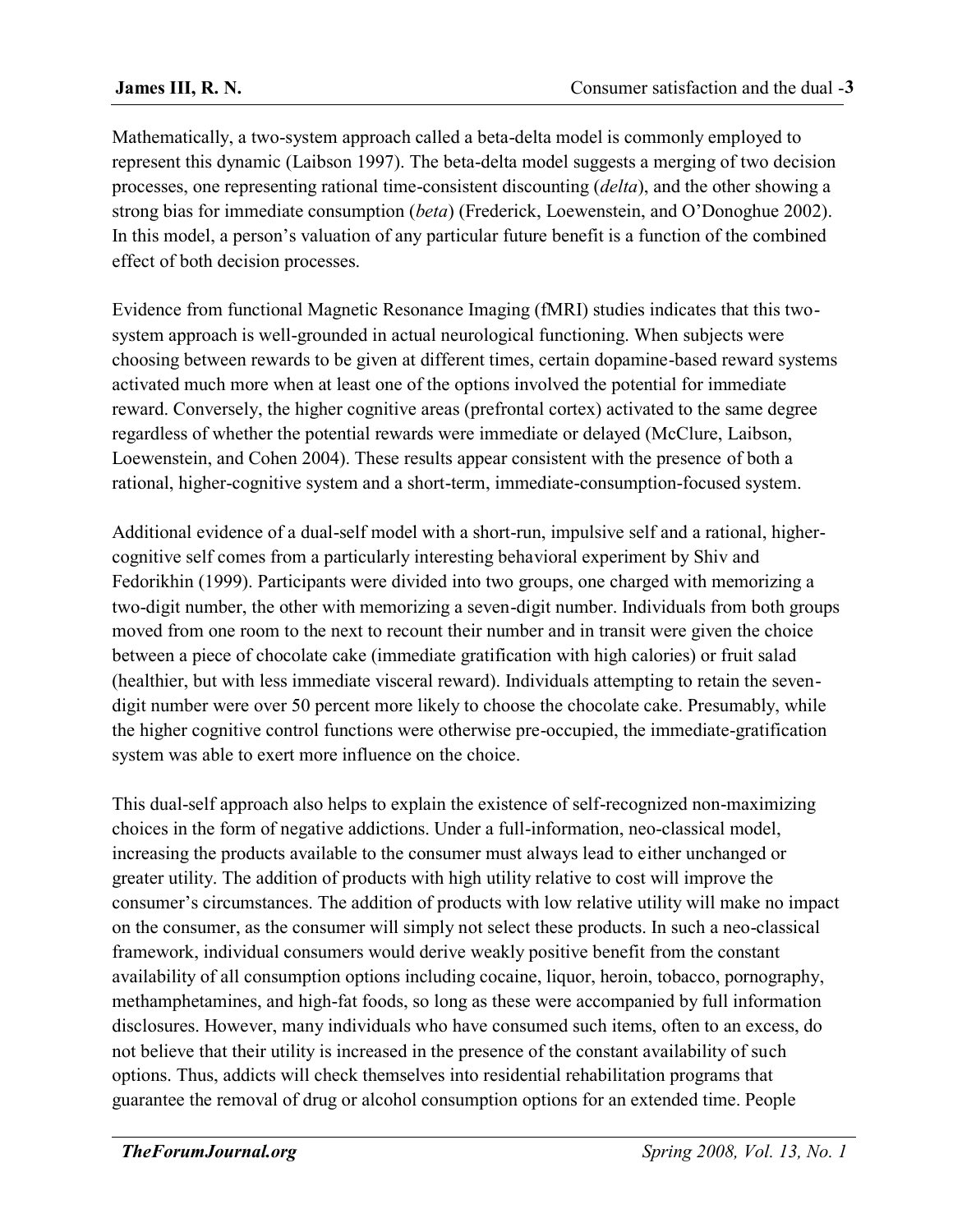seeking to lose weight will avoid areas where high fat or high sugar foods are easily available. People desiring to save money will cut up their credit cards. In all such cases, these consumers are intentionally removing consumption options from their readily available market basket, in some cases paying substantial amounts of money to others who will assist in removing these options from ready availability.

This behavior cannot be adequately explained using the traditional neo-classical consumer model. Paying to have consumption options removed from one's choice set must necessarily diminish utility under the traditional model. Using this theory, removing a consumption option cannot improve a consumer's utility; spending money to get help in removing the consumption option reduces the budget available for other consumption options. Thus, the introduction of costly control mechanisms makes no sense for rational, utility-maximizing consumers. Whether it be driving out of one's way to avoid passing by a donut shop, or checking one's self into alcoholism treatment facility, spending resources to avoid the introduction of a consumption option does not comport with neo-classical assumptions. However, under a dual-self model, the introduction of such control mechanism may be critical to allowing the higher cognitive, rational self to manage the short-term, impulsive self, thus resulting in a superior utility experience over time.

The neo-classical approach assumes that utility maximization drives choice, and deviations are attributed to lack of information. Yet, negative addictions involve "a pathological divergence between choice and preference" (Barnheim and Rangel 2004, 1558). Indeed, clinical definitions of substance addiction describe it as "compulsive, repeated, and unwanted use despite clearly harmful consequences, and often despite a strong desire to quit" (Barnheim and Rangel 2004, 1561). The DSM-IV definition of dependency includes repeated efforts to cut back or stop the drug use (American Psychiatric Association 2000).

Such contradictions between initial intention and ultimate behavior are difficult to fit within the typical neo-classical model of rational, utility-maximizing consumers. However, the dual-self approach specifically predicts such contradictions. The short-run, impulsive self is not involved in setting intentions about future actions. These future plans are made entirely by the highercognitive, rational self. Nevertheless, the short-run, impulsive self is involved when immediate rewards are present.

The two-system, dual-self model of consumer choice may be important to understanding a wide range of consumer behaviors. Many choices related to addiction, food consumption, obesity, exercise, investment, education, or even risky sexual behavior might be viewed as an expression of one's time preference (reflecting the relative control of the two systems). This trade-off between immediate or future reward appears to be the determining factor in a variety of choices that can dramatically affect life satisfaction.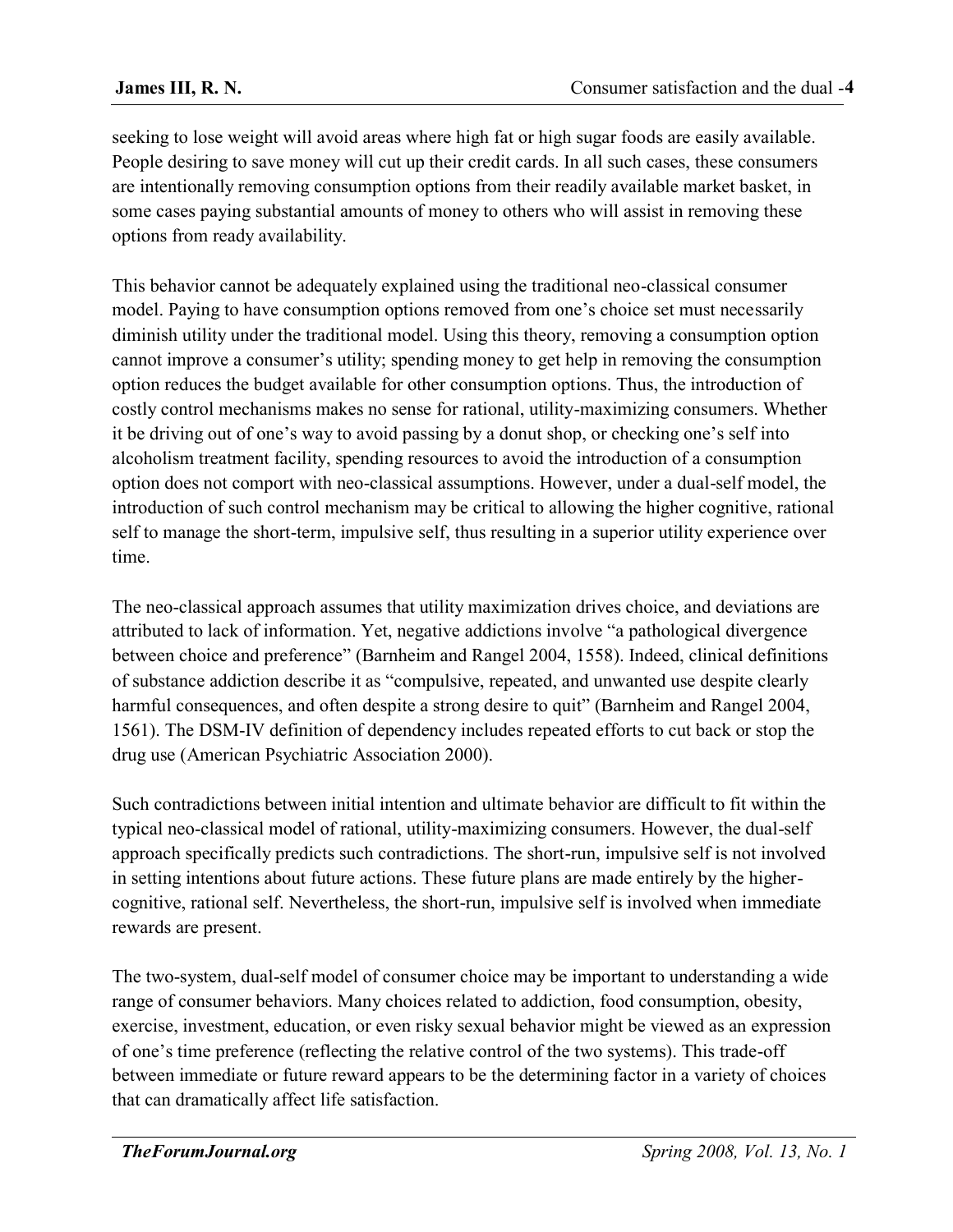Why don't we exercise as much as we plan to? The higher-cognitive, rational self understands the long-term benefits and makes resolutions to exercise regularly. The short-run, impulsive self does not interfere with the making of these long-term plans, because it focuses only on immediate experiences. However, when the point of actual effort comes, the short-run self pushes against the unpleasantness of the work, and is unmotivated by the promise of future reward. Conversely, people rarely make long-term plans to engage in risky sexual behavior, because the long-term consequences can be so devastating. However, when placed in a situation offering immediate gratification, the impulsive self, which has little regard for long-term consequences, will push for these choices. Similarly, it is easy to give advice to others (and to ourselves) about appropriate diet choices when considering the issue rationally, but harder to resist when the dessert cart arrives at our table. These trade-offs between long-term and shortterm benefit are ultimately matters of time preference, i.e., how much less does one value a reward or penalty if it occurs well into the future.

# **Consumer education in the dual-self economic model of consumer choice**

Accepting a dual-self model of consumer choice fundamentally alters the potential role for consumer educators. The traditional consumer educator role of teaching product information acquisition and analysis remains important just as before. This is because the rational, utilitymaximizing consumer of traditional neo-classical economics still exists as one of the dual-self actors. But, employing a dual-self model means that this informational level of consumer education, by itself, is not enough. Consumers also need strategies that recognize the potential impact of the short-run, impulsive self to frustrate rational goals. By understanding the power of the impulsive self, consumers can work to avoid proximity with viscerally attractive choices that generate long-term negative outcomes. Recognizing this, the best form of self-control becomes avoiding situations that require self-control. Such strategies may be complex or as simple as a time-honored consumer education proverb like "Don't shop for groceries when you are hungry." A dual-self economic model of consumers suggests that educators can make a tremendous impact through teaching self-management techniques that recognize the existence of the shortrun, immediate-consumption-oriented self.

The dual-self approach in savings and consumption decisions provides justification for the use of external commitment strategies such as automated savings deductions and investment in illiquid assets (e.g., qualified plan payroll deductions, mortgage principal payments, and whole life products). Indeed, illiquidity may actually generate a benefit by minimizing the influence of the short-run, impulsive self due to the necessary time delay between decision and consumption. (And, what is a piggy bank if not a form of self-induced, non-interest-bearing illiquidity?) The popularity and success of David Bach's *The Automatic Millionaire* personal finance publications may stem largely from his adamancy about creating automatic, payroll-deduction type savings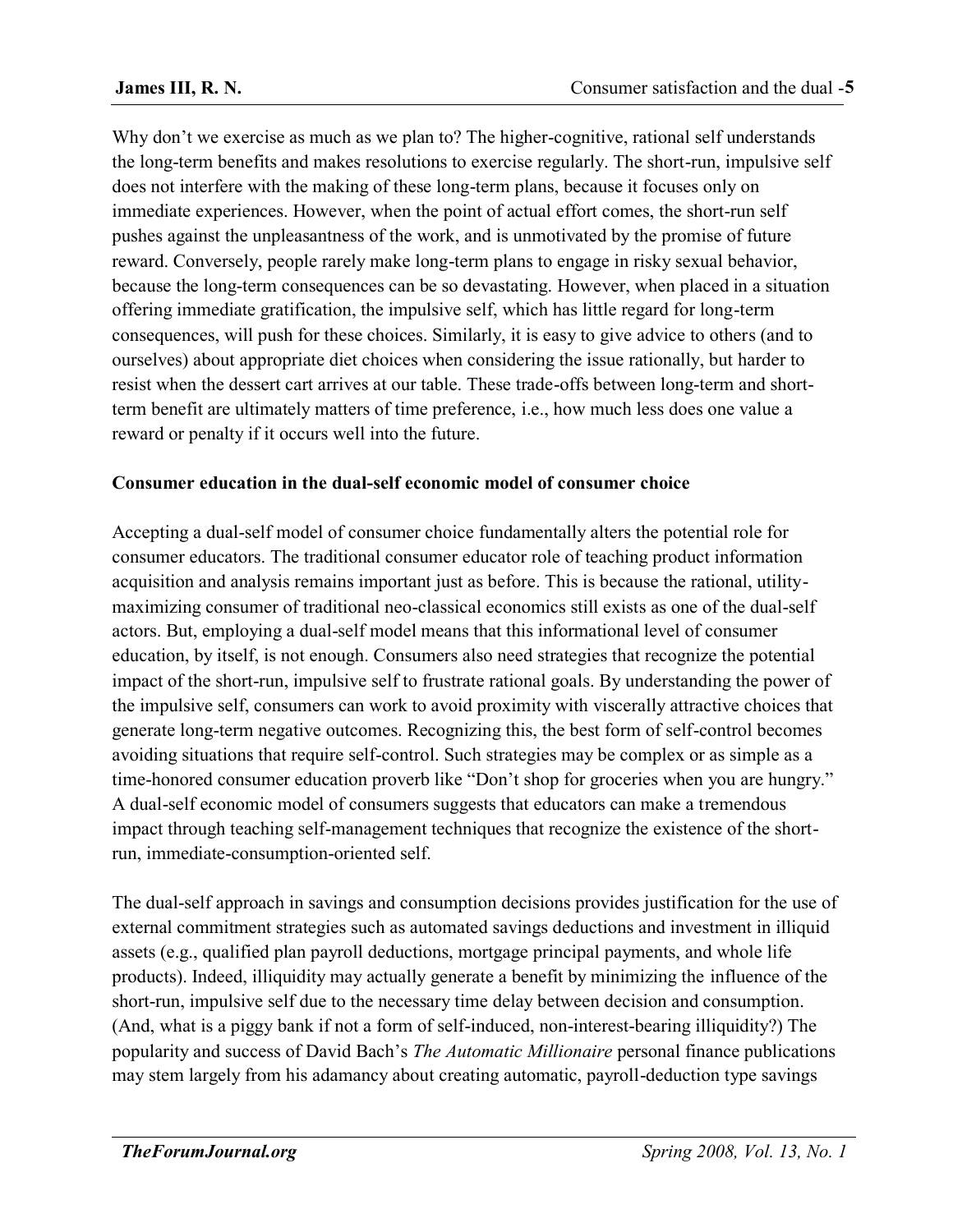plans. The creation of such plans in advance reduces the influence of the short-run, impulsive self in making choices between immediate consumption and savings.

Nobel Laureate Gary Becker and Casey Mulligan (1997) propose a model of time preference that allows consumers to make future pleasures less remote by spending resources on imagining them. Becker and Mulligan (1997, p. 734) explain, "While forming a mental picture of one's future pleasures may not be incredibly difficult, the process of anticipation is not merely one of image formation but also one of scenario simulation. Even image formation may not be cheap because images of future pleasures have to be repeatedly refreshed in one's mind in order to compete with current pleasures."

In the context of financial goal setting, a dual-self model where cognitive attention is limited implies that a simple savings goal is more powerful than a complex one. Simple goals with easily imagined visual end states do not demand great cognitive resources. Complex goals are more difficult to maintain actively in the supervisory attention system of the cortex, and hence less likely to successfully control the more automatic consumption processes (Benhabib and Bisin 2005). Psychological studies consistently find that as the complexity of goals increases, the ability for self-regulation decreases (Gollwitzer and Bargh 1996). In fact, the ability to visualize the end state is probably crucial, as a large body of empirical psychological evidence indicates that images attached with emotional impressions strongly influence judgments and decisions (Finucane, Peters, and Slovic 2003). To the extent that the simple, visualized end states are also attached with positive emotion, and conversely provide potential for emotional regret following unplanned excess spending, the savings plan becomes even more powerful (Bakker, Buunk, and Manstead 1997; Richard, de Vries, and van der Plight 1998). Similarly, powerful visualization of negative end states resulting from high-risk consumption choices may help increase future orientation when faced with those choices.

Consumer educators may play a vital role in helping students to set goals through powerful visualizations of future states. This evocative goal setting can create a more future-oriented consumer who is less likely to fall prey to the "easy credit, buy now" messages of modern marketers. Dual-self management techniques, such as goal visualization and external commitment strategies, may have a greater impact on students' ultimate behavior as consumers than simply knowing details about product attributes.

A variety of consumer education programs have already demonstrated the practical value of teaching such self-management techniques. A popular theoretical model underpinning of many financial education programs is the transtheoretical model of change (Gutter, Hayhoe, and Wang 2007; Shockey and Selling 2004; Xiao et al. 2004). As contrasted with the simple dual-self approach emerging in economic literature, the transtheoretical model of change is a more complex, psychotherapy-based approach employing five transformation stages and ten change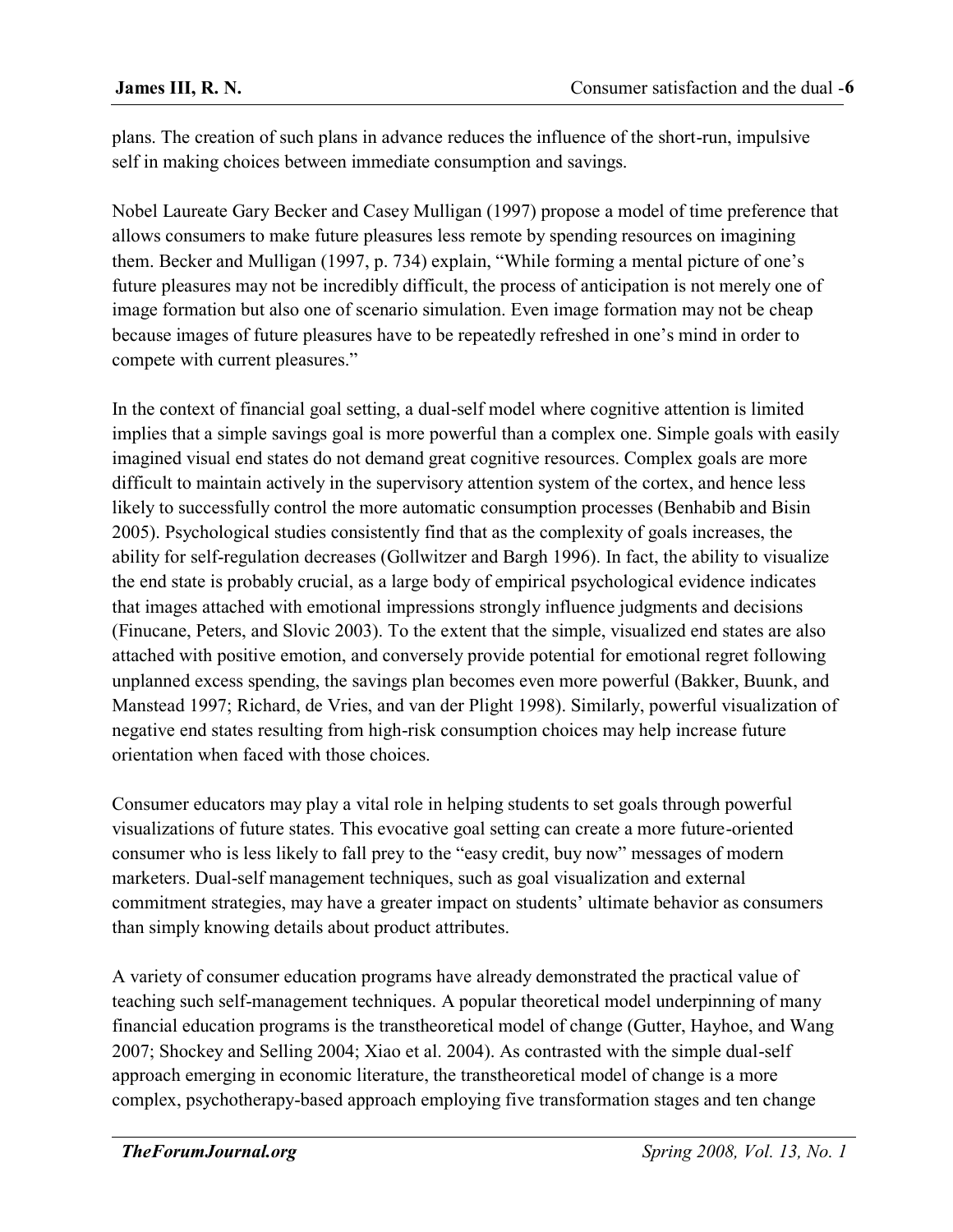processes (Xiao et al. 2004). Yet, it is similar to the dual-self model in recognizing that change is a long-term process of controlling impulses and environments, and does not result simply from rational analysis of objective information. Indeed the dual-self model, with its relatively greater mathematical tractability as compared to psychotherapy-based models, may serve as a bridge between traditional economics and the more complex, qualitative approaches to human behavior such as the transtheoretical model common to consumer education studies. Aside from mathematical tractability, the relative simplicity of the dual-self model may also lend itself to easier communication within a consumer education context as compared with more complex, multi-dimensional qualitative approaches.

Additional evidence from Hilgert, Hogarth, and Beverly (2003) suggests that consumer education may indeed be transformative. Greater financial knowledge in such areas as savings, credit use, and investment was associated with greater long-term financial orientation (Hilgert, Hogarth, and Beverly 2003). Although the associations are clear, precisely defining the extent to which financial education changes behavior is more challenging. Statistical association does not prove the direction of causation, and data from many financial education programs suffer from selection bias, i.e., they only receive clients whose motivation is sufficient to cause them to volunteer for the educational program (Lyons et al. 2006).

# **Conclusion**

As mainstream economics increasingly embraces the realities demonstrated by behavioral economics and neuroeconomics, the significance of consumer educators may become dramatically greater than that defined by traditional neo-classical economics. Consumer educators still provide an invaluable informational role by teaching about accurate sources of product information and appropriate methods of comparisons. But, perhaps even more importantly, consumer educators can help students transform themselves by teaching skills that increase future orientation and rational decision-making. By teaching students not only about products, but also about effective self-management techniques, consumer educators can ultimately have a much larger impact on consumption decisions. For example, educators can focus not only on providing nutritional information, but also on techniques to intentionally limit one's exposure to poor choices. Bringing home high-sugar, high-fat snacks almost ensures that they will be consumed in excess, because they will always be available during those times when the long-term, rational self becomes tired or occupied with other matters. Financial education programs can cover not only appropriate family budgeting and savings choices, but can also encourage practices that limit the influence of the impulsive self's desire to immediately spend and consume. Such suggestions could include using automatic savings transfers, encouraging investments that cannot be instantly converted to spendable cash, and limiting immediately available cash, perhaps by replacing a credit card with a debit card attached to an account with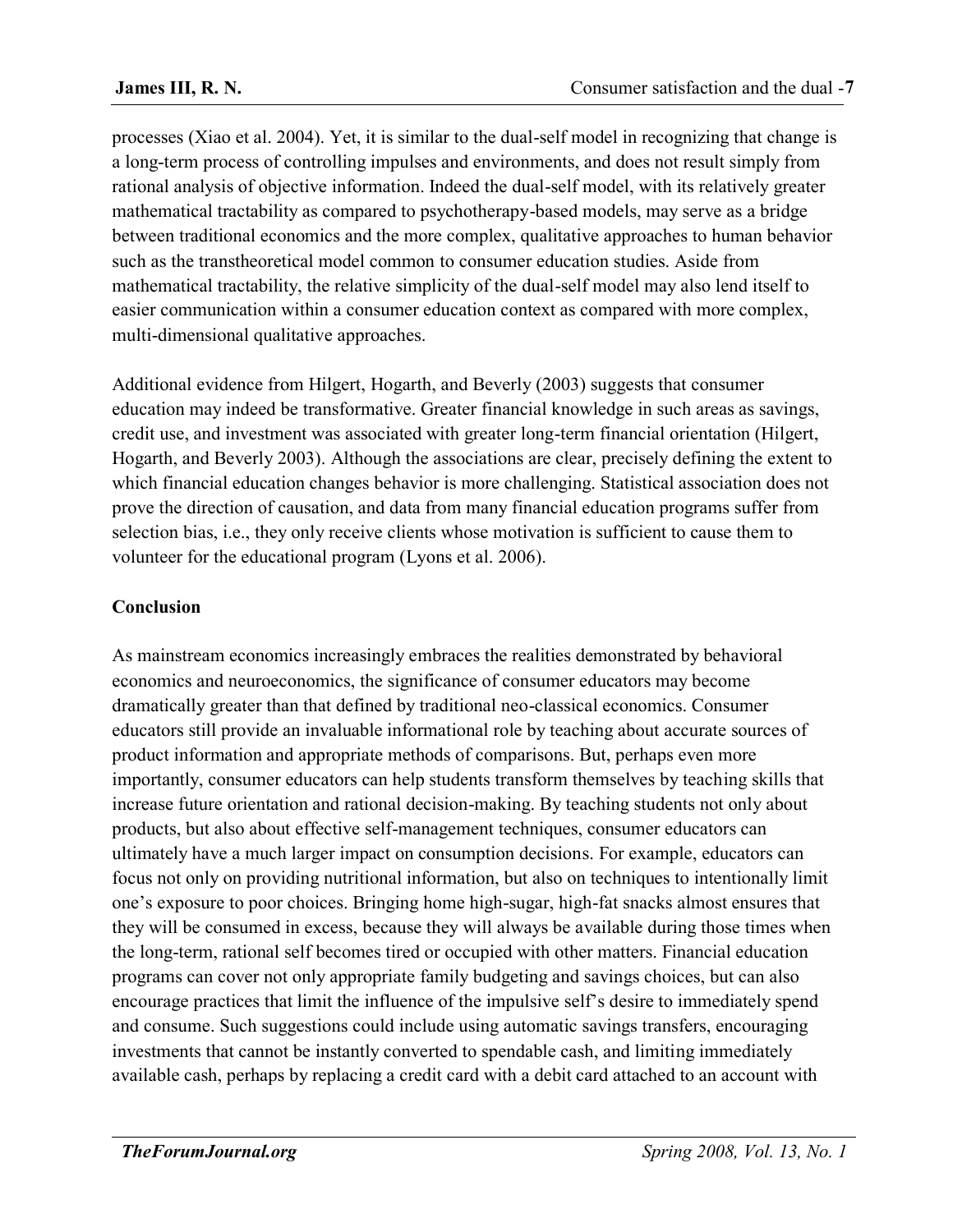limited funds. In the end, the most successful consumer educators may reach beyond *informing* students and ultimately succeed in *transforming* them.

### **References**

American Psychiatric Association. 2000. *Diagnostic and Statistical Manual of Mental Disorders* (4th ed.). Washington, D.C.: American Psychiatric Publishing.

Bakker, A.B., B.P. Buunk and A.S.R. Manstead. 1997. The moderating role of beliefs in selfefficacy in the relationship between anticipated feelings of regret and condom use. *Journal of Applied Social Psychology* 27:2001-2014.

Barnheim, B.D., and A. Rangel. 2004. Addiction and cue-triggered decision processes. *The American Economic Review* 94(5):1558-1590.

Becker, G.S., and C.B. Mulligan. 1997. The endogenous determination of time preference. *The Quarterly Journal of Economics* 112(3):729-758.

Benhabib, J., and A. Bison. 2005. Modeling internal commitment mechanisms and self-control: A neuroeconomics approach to consumptions-savings decisions. *Games and Economic Behavior* 52:460-492.

Finucane, M., E. Peters, and P. Slovic. 2003. Judgment and decision making: The dance of affect and reason. In *Emerging Perspectives on Decision Research*, S. Schneider and J. Shanteau (eds.), 327-364. Cambridge: Cambridge University Press.

Frederick, S., G. Loewenstein, and T. O'Donoghue. 2002. Time discounting and time preference: A critical review. *Journal of Economic Literature* 40:351-401.

Fudenberg, D., and D.K. Levine. 2006. A dual-self model of impulse control. *American Economic Review* 96(5):1449-1476.

Gollwitzer, P.M., and J.A. Bargh. 1996. *The Psychology of Action: Linking Cognition and Motivation to Behavior.* New York: Guilford Press.

Gutter, M., C.R. Hayhoe, and L. Wang. 2007. Examining participation behavior in defined contribution plans using the transtheoretical model of behavior change. *Financial Counseling and Planning* 18(1):46-60.